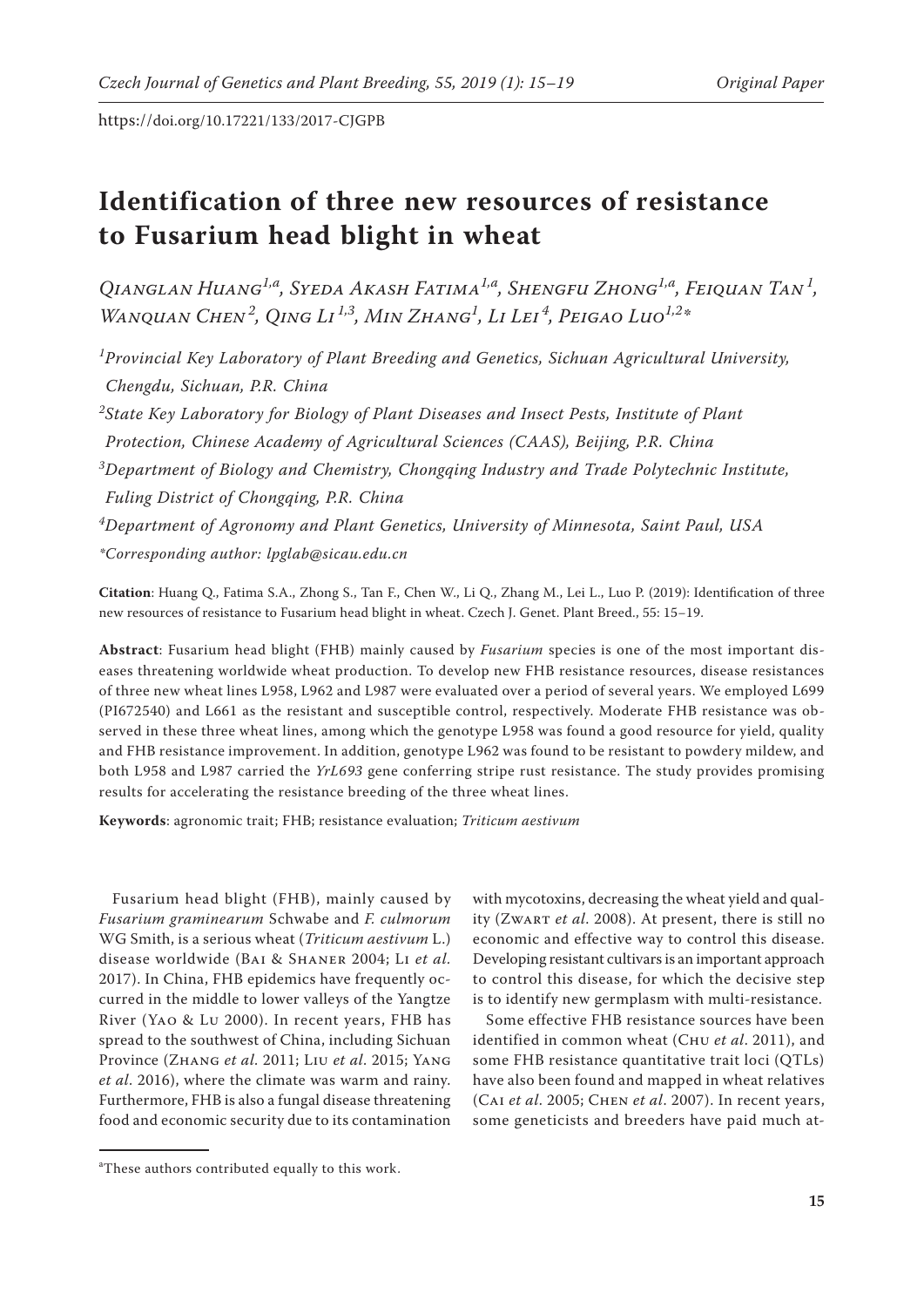tention to intermediate wheatgrass, *Thinopyrum intermedium* (Host) Barkworth and D.R. Dewey (2*n* =  $6x = 42$ ; JJJ<sup>s</sup>J<sup>s</sup>SS), for its easy hybridization with wheat *Triticum aestivum*  $(2n = 6x = 42; AABBDD)$  (Luo *et al*. 2009; Liu *et al*. 2013). In addition, four new FHB resistant wheat germplasms were identified and released (Liu *et al*. 2015), which demonstrated the possibility of using *Th. intermedium* to develop novel wheat germplasm with different disease resistance. However, some breeding problems still remain and new materials with effective resistance to various diseases need to be developed.

The research in this paper is aimed at screening wheat FHB resistance germplasm derived from an MY11 *×* YU25 cross for FHB resistance improvement.

## **MATERIAL AND METHODS**

**Plant material**. The three wheat lines L958, L962, and L987 were selected from the  $F<sub>7</sub>$  populations derived from an MY11 *×* YU25 cross during 2007. MY11 is a wheat cultivar widely grown in southwestern China, while YU25 is a wheat cultivar with a foreign pedigree of *Th. intermedium* (Liu *et al*. 2015).

**FHB resistance evaluation**. The experiment was conducted over three years: in greenhouse at Kansas State University, Manhattan, USA during 2014; Wenjiang field at Sichuan Agricultural University, Chengdu, China during 2015 and 2017; field at Neijiang Academy of Agricultural Science in Sichuan province, China during 2017.

During autumn 2014, all wheat lines were planted in plastic trays filled with Metro-mix 360 soil mix (Hummert International, Country) in a greenhouse. We used a randomized complete block to design an experiment with three replications. Four main stem spikes were randomly chosen from each block and total of 12 spikes per genotype were inoculated with *F. graminearum* (GZ3639) at the anthesis stage (Bai *et al*. 1999) according to Cai and Bai (2014). To evaluate FHB resistance, PSS (the percent of symptomatic spikelets) of each spike was recorded at 15 days after inoculation.

During 2015 and 2017, each wheat line was sown in 5 rows with a blank row between each genotype. Each row was 1.5 m long with 30 seeds and a row spacing of 25 cm. Wheat spikes were inoculated with 10 µl mixed macroconidial suspension (200 macroconidia per μl) of the spore-derived isolate of *F. graminearum* No. 4 (provided by Professor Zhengqiang Ma at Nanjing Agricultural University, Nanjing, Jiangsu

Province, P.R. China) and 30 spikes of each genotype were inoculated. The inoculated spikes were covered with plastic bags for 3 days to maintain relatively high humidity. The number of diseased spikelets was recorded at 28 days after inoculation, and the PSS was calculated.

**Evaluation of powdery mildew resistance**. Twentyseven *Blumeria framinis* f.sp. *tritici* (*Bgt*) single-spore isolates (Shen *et al*. 2015) were collected from Beijing, Shandong, Hebei, Henan, and Jiangsu provinces to assess the reactions of all genotypes to the pathogen causing powdery mildew. Evaluation of seedling reactions to 27 isolates was conducted in a greenhouse using the previously reported method (Zhao *et al*. 2013). In addition, the natural powdery mildew occurrence in a greenhouse was observed and recorded.

**Diagnosis of stripe rust resistance gene** *YrL693*. Recently, the wheat copper-binding protein (WCBP1) encoded by a candidate stripe rust gene *YrL693* located on chromosome 1B was reported (Li *et al*. 2015) and a marker named LS36 was derived from the MY11 × YU25 cross (Huang *et al*. 2014). Therefore, the diagnostic marker LS36 was used to determine the *YrL693* gene in the three wheat lines analysed in this study. PCR amplification and product analysis were performed according to Huang *et al*. (2014).

**Spike productivity comparison**. In the greenhouse during 2014, four non-inoculated main stem spikes were randomly chosen from each block; both 12 non-inoculated and 12 inoculated spikes of each genotype were harvested at the mature stage. The grain number per spike (GNS) and plant height (PH) were recorded. After drying the grain to constant moisture, the grain weight per spike (GWS) and thousand grain weight (TGW) per spike were calculated. The TGW of each spike was calculated as follows;

$$
TGW = \frac{GWS}{GNS} \times 1000
$$

Then the TGW of each genotype can be obtained from the average of that of each spike, the loss of GNS was calculated as below;

$$
loss(GNS) = \left[1 - \frac{GNS(inoculation)}{GNS(control)}\right] \times 100\%
$$

Other spike productivity indices were also calculated by the same formula.

In the field during 2015, all the inoculated spikes were harvested, GNS, GWS and TGW were investi-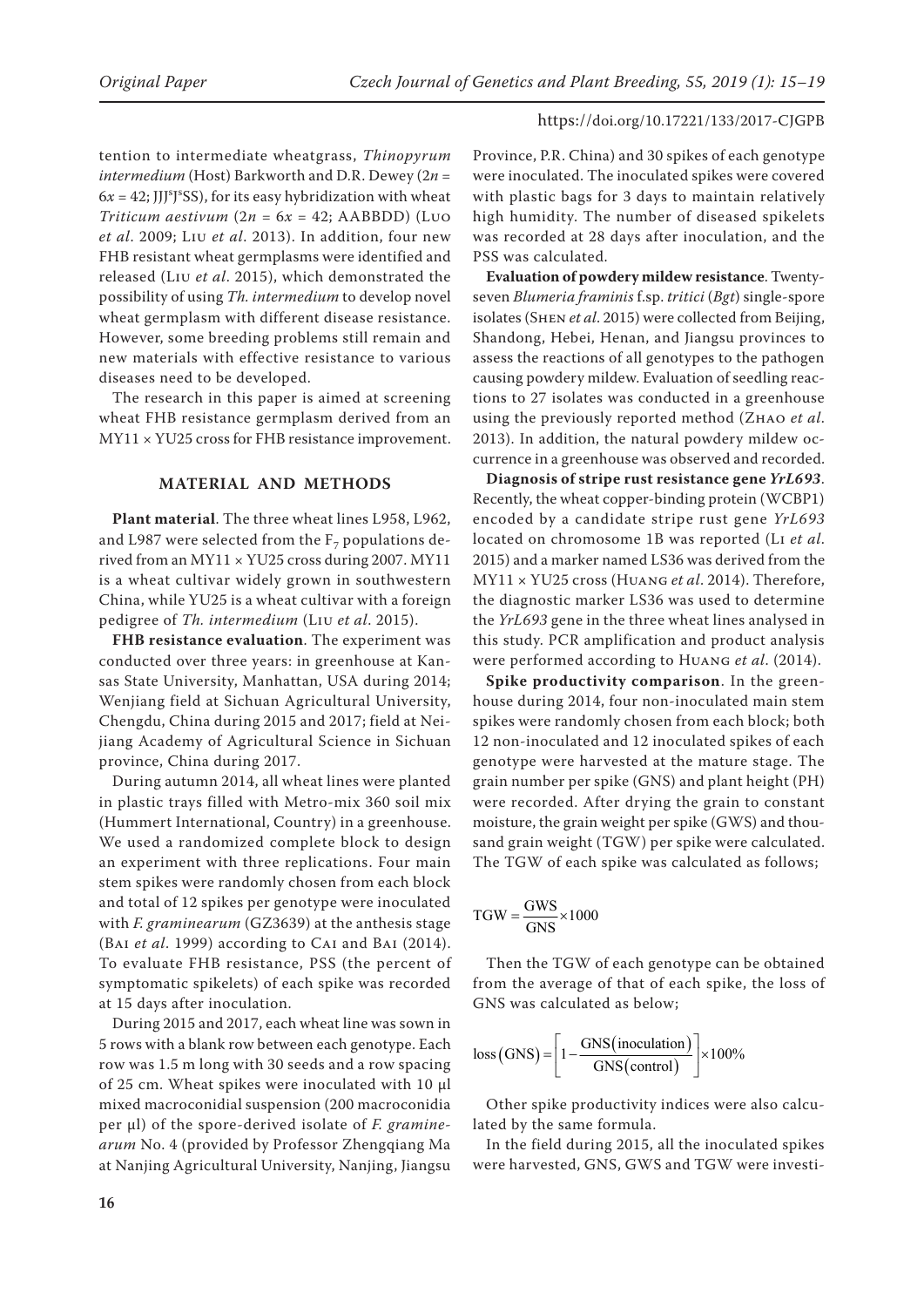| Table 1. The evaluation of Fusarium head blight resistance in five wheat lines over three years |  |  |  |
|-------------------------------------------------------------------------------------------------|--|--|--|
|                                                                                                 |  |  |  |

| Genotype | 2014 greenhouse |                           | 2015 Wenjiang  |                           |    | 2017 Wenjiang                   |    | 2017 Neijiang                  |  |
|----------|-----------------|---------------------------|----------------|---------------------------|----|---------------------------------|----|--------------------------------|--|
|          | $\overline{N}$  | <b>PSS</b>                | $\overline{N}$ | <b>PSS</b>                | N  | <b>PSS</b>                      | Ν  | <b>PSS</b>                     |  |
| L699     | 12              | $0.210 \pm 0.025^{\rm b}$ | 21             | $0.282 \pm 0.068^b$       | 29 | $0.123 \pm 0.005$ <sup>c</sup>  | 30 | $0.095 \pm 0.000^b$            |  |
| L958     | 12              | $0.321 \pm 0.046^b$       | 28             | $0.285 \pm 0.051^{\circ}$ | 31 | $0.156 \pm 0.021$ <sup>bc</sup> | 31 | $0.124 \pm 0.011^{\rm b}$      |  |
| L987     | 11              | $0.321 \pm 0.040^b$       | 25             | $0.487 \pm 0.065^a$       | 27 | $0.177 \pm 0.026$ <sup>bc</sup> | 30 | $0.124 \pm 0.003^b$            |  |
| L962     | 12              | $0.323 \pm 0.039^b$       | 24             | $0.586 \pm 0.064^a$       | 29 | $0.250 \pm 0.046^b$             | 31 | $0.154 \pm 0.017^b$            |  |
| L661     | 12              | $0.687 \pm 0.070^a$       | 20             | $0.538 \pm 0.066^a$       | 29 | $0.364 \pm 0.054^a$             | 30 | $0.391 \pm 0.051$ <sup>a</sup> |  |

All indices are described by mean ± standard error; *N* – number of plant spikes; PSS – the percent of symptomatic spikelets; means in a column followed by the same letter(s) are not significantly different at a 5% probability level

gated and calculated. In addition, the percentage of *Fusarium*-damaged kernels (PFDK) was calculated.

**Statistical analysis**. Significant differences in the means of different genotypes for the percent of symptomatic spikelets (PSS), GNS, PFDK, GWS, and TGW were determined by the multiple samples *t*-test using IBM SPSS Statistics 19 software (SPSS Inc., Chicago, IL), and the significance of differences in the same genotype indices between inoculated and non-inoculated plants was also determined by the independent samples *t*-test with the same software.

## **RESULTS**

**FHB resistance**. The greenhouse evaluation performed in autumn 2014 showed that L958, L962, and L987 exhibited an obvious resistance to FHB; their PSS values at 15 days were less than 35% (Table 1). The resistant control L699 had the lowest PSS value with 21%. In contrast, the susceptible sister line L661 had the highest value of 68.7% (Table 1). The dried and dead part of the inoculated spike in L699 was obviously smaller than that in L661, while L958, L987 and L962 were intermediate (Figure 1A).

The field evaluations performed during springs 2015 and 2017 also exhibited that L699 had a very low PSS value (Table 1). The PSS value for L958 was larger than that of L699 in the greenhouse in 2014, but not significantly in 2015 and 2017, which was significantly lower than that of L987 and L962 in 2015.

**Powdery mildew resistance**. Only *Bgt73-3* was avirulent to all genotypes tested while L962 was resistant to 7 out of 27 isolates. L699 was resistant to all isolates and both L962 and L987 were susceptible to all isolates except *Bgt73-3*. The natural occurrence of powdery mildew in the greenhouse further confirmed the existence of powdery mildew resistance gene in L962 (Figure 1C).



Figure 1. Phenotypes and genotypes of five analysed wheat lines: (A) phenotypes with different Fusarium head blight resistance evaluated in the greenhouse in 2014, scale bar 1.0 cm, R – resistant, S – susceptible; (B) inoculated (I) and non-inoculated (N) grains, scale bar 1.0 cm; (C) identification of powdery mildew resistance (R) and susceptibility (S), scale bar 1.0 cm; (D) resistant (R) and susceptible (S) genotypes evaluated using LS36 marker for the stripe rust resistance gene *YrL693*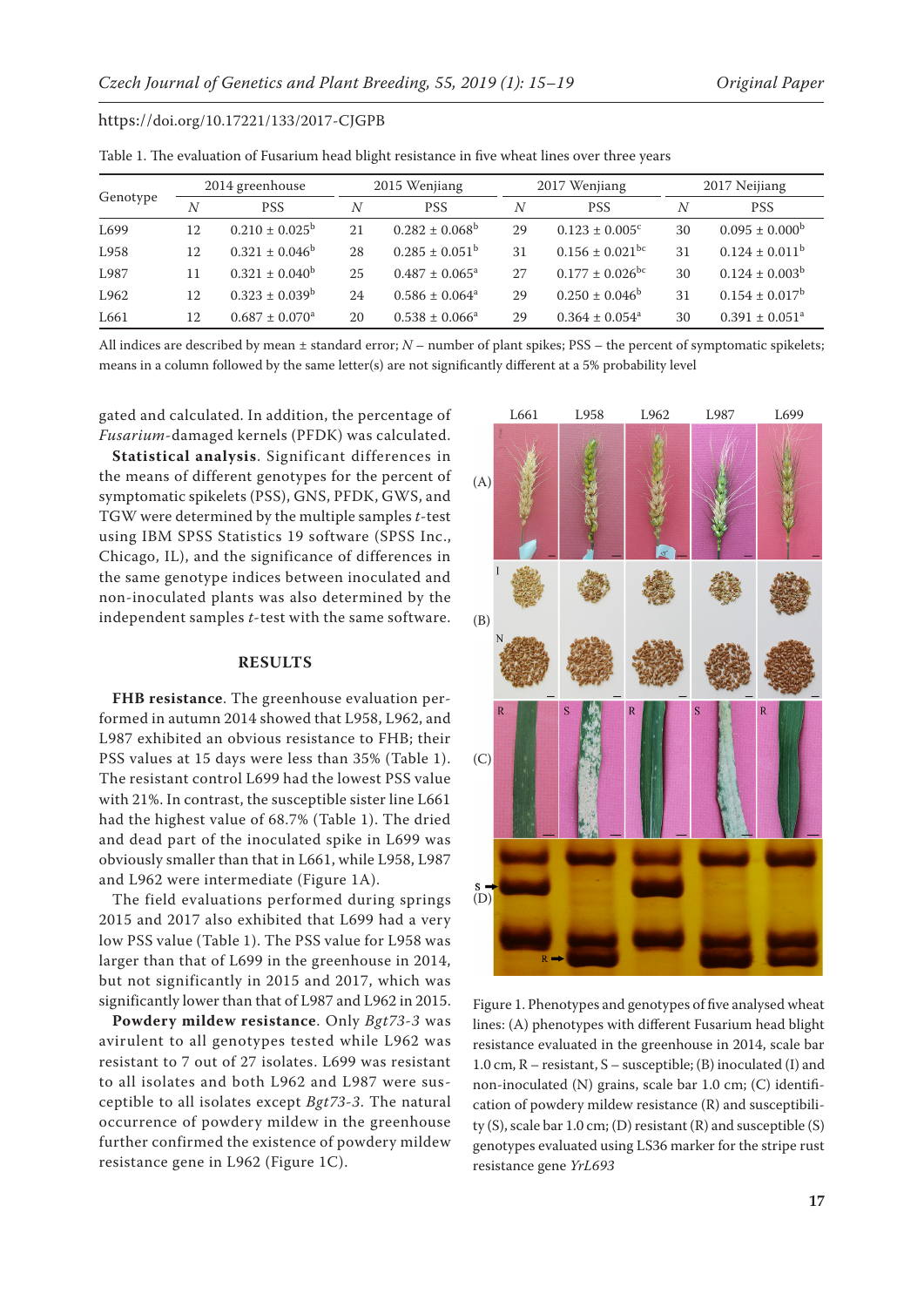| https://doi.org/10.17221/133/2017-CJGPB |  |
|-----------------------------------------|--|
|-----------------------------------------|--|

Table 2. The effects of Fusarium head blight on the grains of various wheat genotypes in the greenhouse in 2014 and in the field in 2015

| Year | Genotype | $\boldsymbol{N}$ | GWS (g)                 |             | TGW (g)                        |             | <b>GNS</b>             |                          | <b>PFDK</b>               |
|------|----------|------------------|-------------------------|-------------|--------------------------------|-------------|------------------------|--------------------------|---------------------------|
|      |          |                  | mean                    | $loss (\%)$ | mean                           | $loss (\%)$ | mean                   | loss (%)                 | mean                      |
| 2014 | L699     | 12               | $0.65 \pm 0.07^{\rm a}$ | $60.0**$    | $26.15 \pm 2.63^a$             | $48.0**$    | $24.5 \pm 0.7^{\rm b}$ | $23.0**$                 |                           |
|      | L958     | 12               | $0.21 \pm 0.04^b$       | $81.1***$   | $14.79 \pm 1.87$ <sup>bc</sup> | $64.9**$    | $13.3 \pm 1.2^d$       | $50.3**$                 |                           |
|      | L962     | 12               | $0.25 \pm 0.08^{\rm b}$ | $77.0**$    | $11.11 \pm 2.49^c$             | $74.5***$   | $19.0 \pm 1.9^{\circ}$ | $22.7*$                  |                           |
|      | L987     | 11               | $0.31 \pm 0.05^{\circ}$ | 66.7**      | $17.20 \pm 2.33^b$             | $56.1***$   | $17.6 \pm 0.8c$        | $26.4***$                |                           |
|      | L661     | 12               | $0.26 \pm 0.02^b$       | 78.3**      | $8.09 \pm 0.60^{\circ}$        | $77.2**$    | $31.1 \pm 0.7^{\rm a}$ | 0.07                     |                           |
| 2015 | L699     | 22               | $0.74 \pm 0.06^{\rm b}$ |             | $19.55 \pm 1.73^{\rm b}$       |             | $37.9 \pm 1.8^{\rm b}$ |                          | $0.355 \pm 0.042^a$       |
|      | L958     | 27               | $1.18 \pm 0.08^a$       |             | $27.45 \pm 1.90^a$             |             | $43.5 \pm 1.2^a$       | $\overline{\phantom{0}}$ | $0.279 \pm 0.041^{\rm b}$ |
|      | L962     | 24               | $1.03 \pm 0.12^{ab}$    |             | $21.96 \pm 2.23^b$             |             | $45.5 \pm 1.7^{\circ}$ |                          | $0.326 \pm 0.043^a$       |
|      | L987     | 25               | $0.81 \pm 0.08^{\rm b}$ |             | $20.51 \pm 1.76^b$             |             | $40.0 \pm 1.6^b$       | $\overline{\phantom{0}}$ | $0.344 \pm 0.045^a$       |
|      | L661     | 19               | $0.89 \pm 0.13^b$       |             | $21.05 \pm 2.46^b$             |             | $40.2 \pm 2.6^{\rm b}$ |                          | $0.474 \pm 0.069^a$       |

All indices are described by mean ± standard error; *N* – number of plant spikes; GWS – grain weight per spike; TGW – thousand grain weight; GNS – grain number per spike; PFDK - the percent of *Fusarium*-damaged kernels; loss – the percentage of GNS, GPS, TGW decrease for the same genotype after inoculation in the greenhouse in 2014; means in a column followed by the same letter(s) are not significantly different at a 5% probability level; \*, \*\*significant difference level between inoculated and uninoculated wheat lines at *P* < 0.05 and 0.01, respectively

**Diagnosis of stripe rust resistance gene** *YrL693*. The results of PCR amplification of the diagnostic marker LS36 showed that L958 and L987 had the specific DNA fragment (Figure 1D), which suggested that they carry the *YrL693* gene for stripe rust resistance.

**Spike productivity comparison**. In the greenhouse, L699 had a significantly higher average value of GWS at 1.60 g and TGW at 50.27 g than that in other genotypes. In all genotypes, the inoculated plants had a sharp decrease of GWS, TGW and GNS except GNS of L661, compared with the corresponding control (Table 2 and Figure 1B).

However, in the field, the inoculated L958 had significantly larger values for GWS and TGW than those of the inoculated L699; the values of GWS and TGW of L958 were 1.18 g and 27.45 g, respectively; the descending order is L958, L962, L661, L987 and L699 (Table 2). Furthermore, L958 had a lower value of PFDK at 27.9% than the other lines with infection treatment.

## **DISCUSSION**

Breeding for FHB resistance is difficult because it is controlled by multiple genes and affected by the environment. Previous studies showed that Sumai3 and Wangshuibai carried the well-known major resistance QTL *Fhb1* with the strongest FHB resistance (Cuthbert *et al*. 2006; Rawat *et al*. 2016). Since the use of Sumai3 in breeding is still unsuccess-

ful (Chen *et al*. 2012), breeders appreciate other germplasm of resistance with some improved and important traits. Previous studies showed that L699 had a strong FHB resistance, which was similar to those of Sumai3 and Wangshuibai (Zhang *et al*. 2011; Liu *et al*. 2015; Yang *et al*. 2016). However, it does not meet the requirement for FHB resistance. The three analysed lines showed middle FHB resistance, higher spike productivity and lower PFDK in the field, especially in L958, despite their FHB resistance not being as strong as in L699. Furthermore, the three genotypes exhibited positive agronomic traits such as PH (70~75 cm) and TGW (Table 2). In addition, L962 was found to be resistant to powdery mildew (Shen *et al*. 2015) (Figure 1C) while both L958 and L987 were susceptible to powdery mildew. Regarding the stripe rust resistance, the specific PCR amplification result indicated that L958 and L987 carry the *WCBP1* gene (Figure 1D) for resistance to stripe rust. Therefore, the new germplasms L958, L962 and L987 would play an important role in wheat disease improvement in future, especially in FHB resistance improvement.

*Acknowledgments*. We thank for the financial support from the National Science Foundation of China (31571661); the Provincial Science and Technology Foundation of Sichuan, China (2017JY0012). We also want to thank Dr. G. Bai of the Hard Winter Wheat Genetics Research Unit, USDA-ARS, and Dr. H. Li of the National Key Facility for Crop Gene Resources